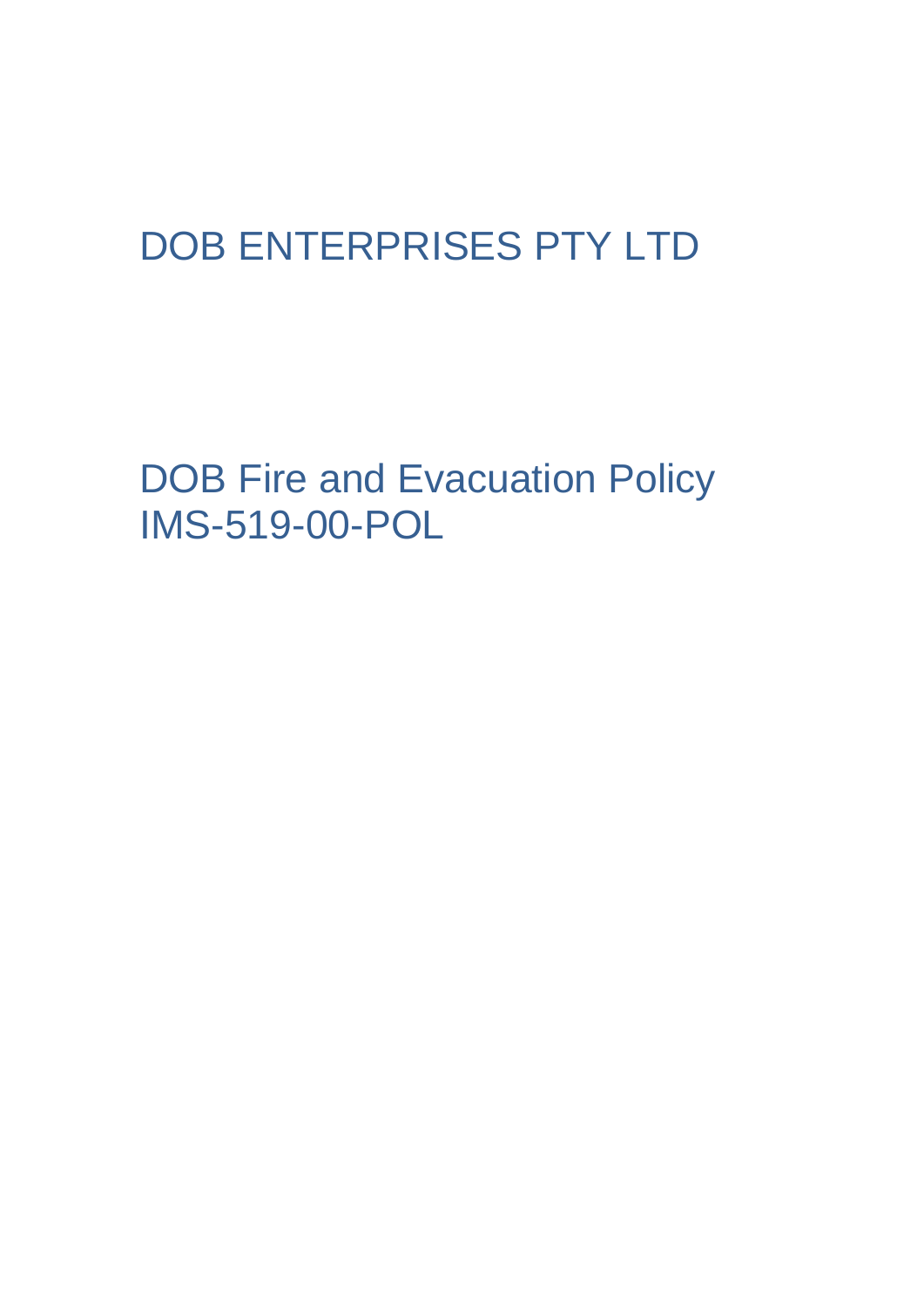## **Revision History**

| <b>Date</b> | <b>Rev</b>  | <b>Modified</b><br><b>By</b> | <b>Changes Made,</b><br><b>Review History</b> | <b>Reviewed</b><br>by | <b>Approved</b><br>by |
|-------------|-------------|------------------------------|-----------------------------------------------|-----------------------|-----------------------|
| 19.02.19    | $\mathbf 0$ | Sunette<br>Opperman          | Creation                                      | S Rupert              | <b>S</b> Rupert       |
|             |             |                              |                                               |                       |                       |
|             |             |                              |                                               |                       |                       |
|             |             |                              |                                               |                       |                       |
|             |             |                              |                                               |                       |                       |
|             |             |                              |                                               |                       |                       |
|             |             |                              |                                               |                       |                       |
|             |             |                              |                                               |                       |                       |
|             |             |                              |                                               |                       |                       |



**DOB ENTERPRISES PTY LTD**<br>ABN 20112 866001 **Revision 0 D Date** 19.02.19

Level 1 49 Horton Street Port Macquarie NSW 2444 Ph: 1 300 854 622 Fax: 02 6583 8468

**Document No** IMS -519-00-POL **Page**

**UNCONTROLLED WHEN PRINTED OR DOWNLOADED**

Page 2 of 3